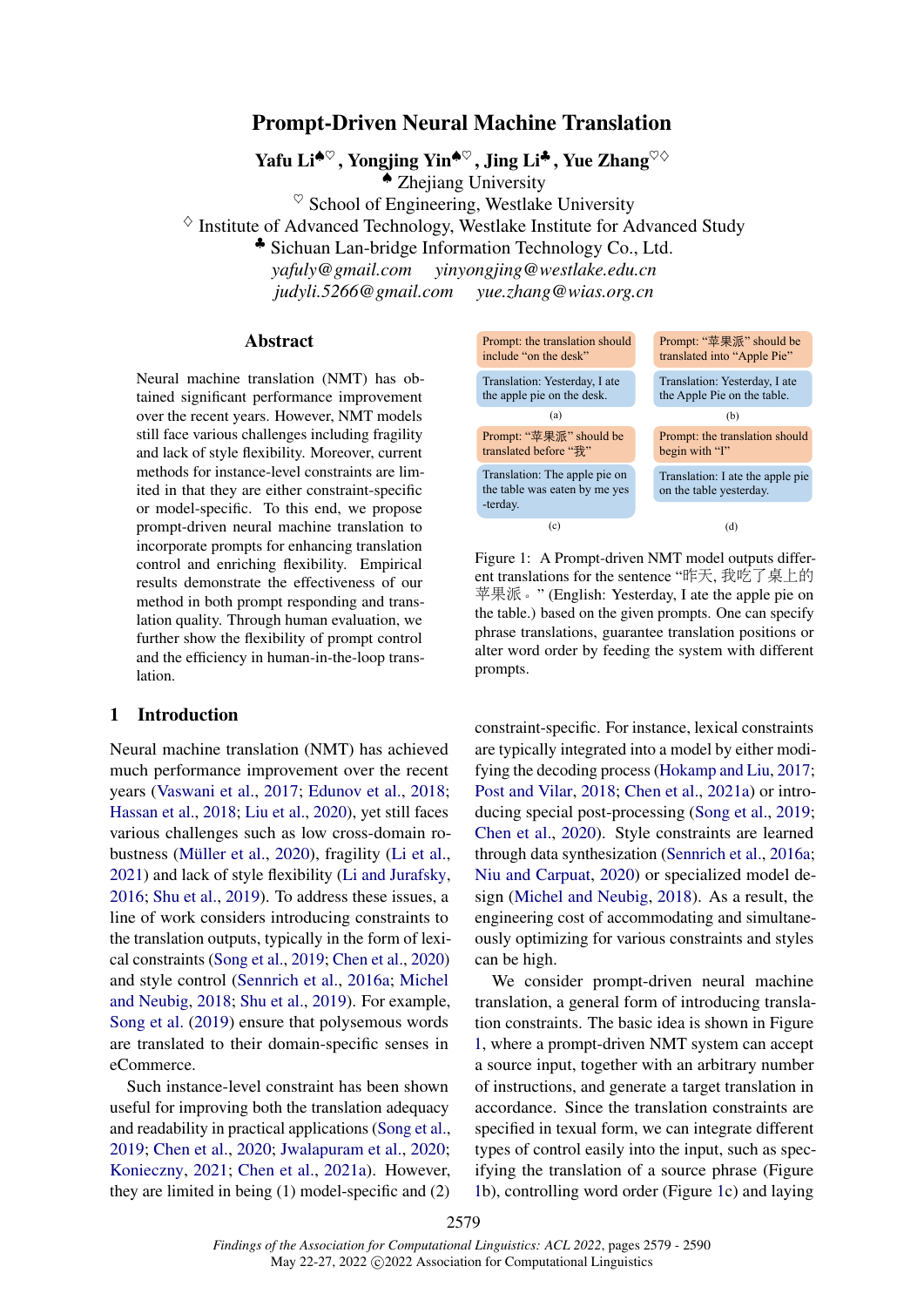out the beginning of the target sentence (Figure [1d](#page-0-0)), in addition to the traditional lexical constraints (Figure [1a](#page-0-0)). In addition, when there are no input constraints, the NMT system should give competitive performance as a unconstrained NMT model.

Without losing generality, we consider the forms of constraints in Figure [1](#page-0-0) in this work. Building on a standard Transformer [\(Vaswani et al.,](#page-10-0) [2017\)](#page-10-0) baseline, we consider the following research questions. *First, what is the most effective system architecture for encoding both the source sentence and the prompt?* To this end, we compare various methods including concatenating source sentences with prompts, encoding prompts using a dedicated module, and incorporating prompt representations with an attention layer. The model performance is also compared with previous work on lexical constraints, a form of constraints in Figure [1](#page-0-0) that has been much studied in the literature. *Second, can different types of constraints be effectively trained within the same model?* To this end, we design an algorithm to automatically construct different types of prompts from a standard MT training corpus, training a model with mixed prompts. *Third, can a prompt-driven NMT system accept different number of prompts, while maintaining the same level of performance compared to a Transformer baseline without constraints?* To this question, we consider a sampling-based training strategy, where the model receives random combinations of arbitrary number of prompts or no prompt at all for each sample during training. *Fourth, can the set of flexible constraints we use serve to improve the efficiency of human-in-the-loop translation?* We deploy our prompt-drive system in a real application scenario where professional translators conduct machine translation post editing (MTPE) by using prompts.

Empirical results show that the Prompt-driven Transformer (Prompt-Transformer) responds to different prompts effectively, while giving competitive performance when used as a unconstrained NMT model. In addition, prompt-driven model outperforms previous lexical constraints methods [\(Song et al.,](#page-9-5) [2019;](#page-9-5) [Chen et al.,](#page-8-4) [2021b\)](#page-8-4) by a large margin. Human experiments further demonstrate the control flexibility and effectiveness of our method. Through system deployment in a practical scenario, we show that the prompt-driven NMT system achieves a trade-off between translation quality and human efficiency, as compared with full NMT

or NMT with human post editing. Our code is released on [https://github.com/yafuly/PromptNMT.](https://github.com/yafuly/PromptNMT)

# 2 Related Work

Lexical constraint has received much attention for machine translation. Some researchers incorporate the constraints into the beam search algorithm [\(Hokamp and Liu,](#page-9-10) [2017;](#page-9-10) [Post and Vilar,](#page-9-11) [2018\)](#page-9-11), and recently [Chen et al.](#page-8-4) [\(2021b\)](#page-8-4) investigate alignmentbased constrained decoding methods using attention weights. Another approach focuses on data augmentation. [Song et al.](#page-9-5) [\(2019\)](#page-9-5) and [Dinu et al.](#page-8-5) [\(2019\)](#page-8-5) create a synthetic code-switching corpus. [Jon et al.](#page-9-13) [\(2021\)](#page-9-13) augment the input sentences with lemmatized constraints to correct inflection. [Chen](#page-8-2) [et al.](#page-8-2) [\(2020\)](#page-8-2) propose a lexical constraint-aware Transformer model (LeCA) by concatenating constraints and source sentence. Lexical constraints is one of the application scenarios of our method. Prompt-driven model gives strong results, while also simultaneously enables structural and style constraints with the versatility of prompts.

There has been study on controlling the global output style in MT [\(Mima et al.,](#page-9-14) [1997;](#page-9-14) [van der](#page-10-1) [Wees et al.,](#page-10-1) [2016;](#page-10-1) [Rabinovich et al.,](#page-9-15) [2017;](#page-9-15) [Michel](#page-9-7) [and Neubig,](#page-9-7) [2018;](#page-9-7) [Sennrich et al.,](#page-9-6) [2016a;](#page-9-6) [Niu and](#page-9-12) [Carpuat,](#page-9-12) [2020\)](#page-9-12). [van der Wees et al.](#page-10-1) [\(2016\)](#page-10-1) analyze the impact of dialogue specific aspects in SMT for fictional dialogues. [Rabinovich et al.](#page-9-15) [\(2017\)](#page-9-15) employ personalized SMT models for better preservation of gender traits, and [Michel and](#page-9-7) [Neubig](#page-9-7) [\(2018\)](#page-9-7) propose to adapt the bias of the output softmax to different users of an NMT system. [Sennrich et al.](#page-9-6) [\(2016a\)](#page-9-6) use target-constraint T-V annotation in NMT training to control the level of politeness. [Niu and Carpuat](#page-9-12) [\(2020\)](#page-9-12) propose a formality-sensitive NMT model taking formality levels as an extra input. Our work is similar in that the output of our model can be adaptive at inference time, but different in that the control is more fine-grained and not limited to certain styles.

Human in the loop for NMT [\(Turchi et al.,](#page-10-2) [2017;](#page-10-2) [Weng et al.,](#page-10-3) [2019\)](#page-10-3) has been proved effective to domain adaptation. [Cheng et al.](#page-8-6) [\(2016\)](#page-8-6) propose an interactive framework which takes two human actions: picking a critical translation error and revising the translation. [Petrushkov et al.](#page-9-16) [\(2018\)](#page-9-16) propose a simple sentence-level weighting method to integrate partial chunk-based feedback into NMT. [Kreutzer et al.](#page-9-17) [\(2018\)](#page-9-17) improve NMT with explicit and implicit user feedback collected on the ecom-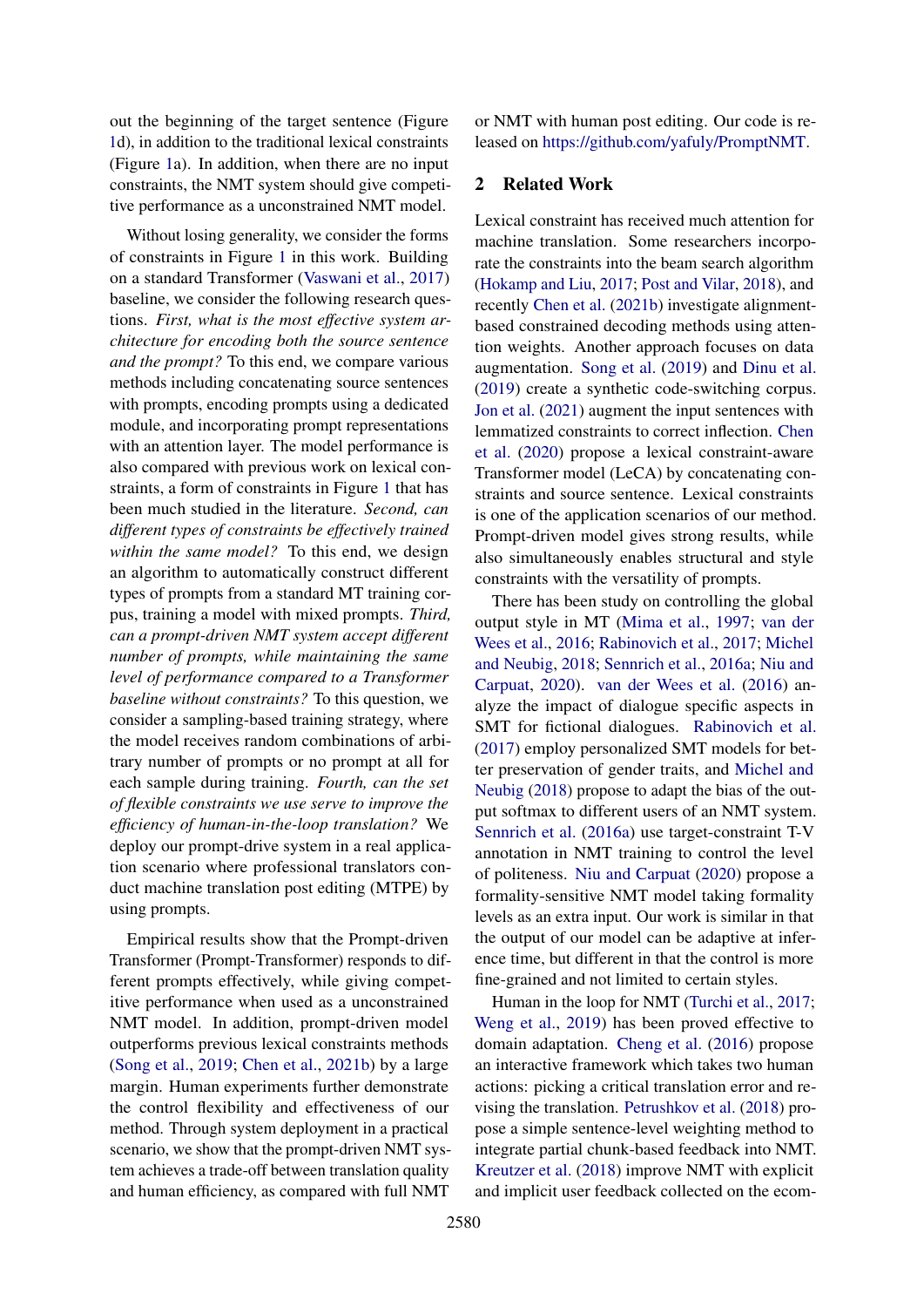<span id="page-2-0"></span>

Figure 2: The overall framework of Prompt-Transformer. During training, the prompts are sampled from the prompt candidate pool, which contains all possible prompts for each sentence pair. In deployment, the translators give arbitrary prompts to control output translations according to their needs.

merce platform. [Domingo et al.](#page-8-7) [\(2019\)](#page-8-7) leverage data generated during the post-editing process. The above methods improve the performance of NMT by leveraging extra training signals from human feedback. Different from them, our method allows human to control the NMT output by training a model with mixed prompts, without the requirement of human in training.

### 3 Problem Definition

In neural machine translation, a set of parallel sentence pairs  $D = \{(X, Y)\}\$ is given where  $X = (x_1, ..., x_{T_x})$  and  $Y = (y_1, ..., y_{T_y})$ , and the NMT systems model the conditional probability:

$$
p(Y|X; \theta) = \prod_{t}^{T_y} p(y_t | y_{< t}, X; \theta), \qquad (1)
$$

where  $\theta$  is the set of trainable parameters. We introduce prompts  $P = (P_1, ..., P_N)$  to control translation, which is defined as

$$
p(Y|X, P; \theta) = \prod_{t}^{T_t} p(y_t | y_{< t}, X, P; \theta). \tag{2}
$$

The prompts can be general and flexible. In this paper, we consider the following three types of common prompts:

- translation prompts that indicate the specific translation of a source segment (Fig [1](#page-0-0) (b)).
- target-constraint prompts including some specific segments that the translation must contain, begin or end with (Fig  $1$  (a) and (d)).
- ordering prompts that indicate a source segment should be translated before another source segment (Fig  $1$  (c)).

## 4 Approach

The overall architecture of our system is shown in Figure [2.](#page-2-0) In particular, we take a Transformer baseline (Section [4.1\)](#page-2-1), discussing different ways to additionally encode prompt constraints (Section [4.2\)](#page-2-2). We propose a sampling-based training framework (Section [4.4\)](#page-3-0), with automatic methods for generating rich constraints from standard MT training instances (Section [4.3\)](#page-3-1).

#### <span id="page-2-1"></span>4.1 Transformer

The vanilla Transformer [\(Vaswani et al.,](#page-10-0) [2017\)](#page-10-0) is composed of an encoder and a decoder. The Transformer encoder has a stack of L identical multihead self-attention layers, which takes the embedding of a source sentence  $X$  as input and outputs contextualized source representations. For the l-th encoder layer, the representations are computed as

$$
H^{l} = \text{EncLayer}(H^{l-1}),\tag{3}
$$

where  $H^{l-1}$  is the output hidden state of the  $(l-1)$ th layer.

The decoder introduces a cross-attention sublayer in each layer to attend to the source representations  $H<sup>L</sup>$ , taking previously generated target tokens as input and generating the next token. For the l-th decoder layer, the hidden states of decoder are calculated as

$$
Sl = \text{DecLayer}(Sl-1, HL), \tag{4}
$$

where  $S^{l-1}$  is the output of the  $(l-1)$ -th layer.

## <span id="page-2-2"></span>4.2 Prompt-driven Transformer

We investigate three different approaches to incorporate prompts into the Transformer model.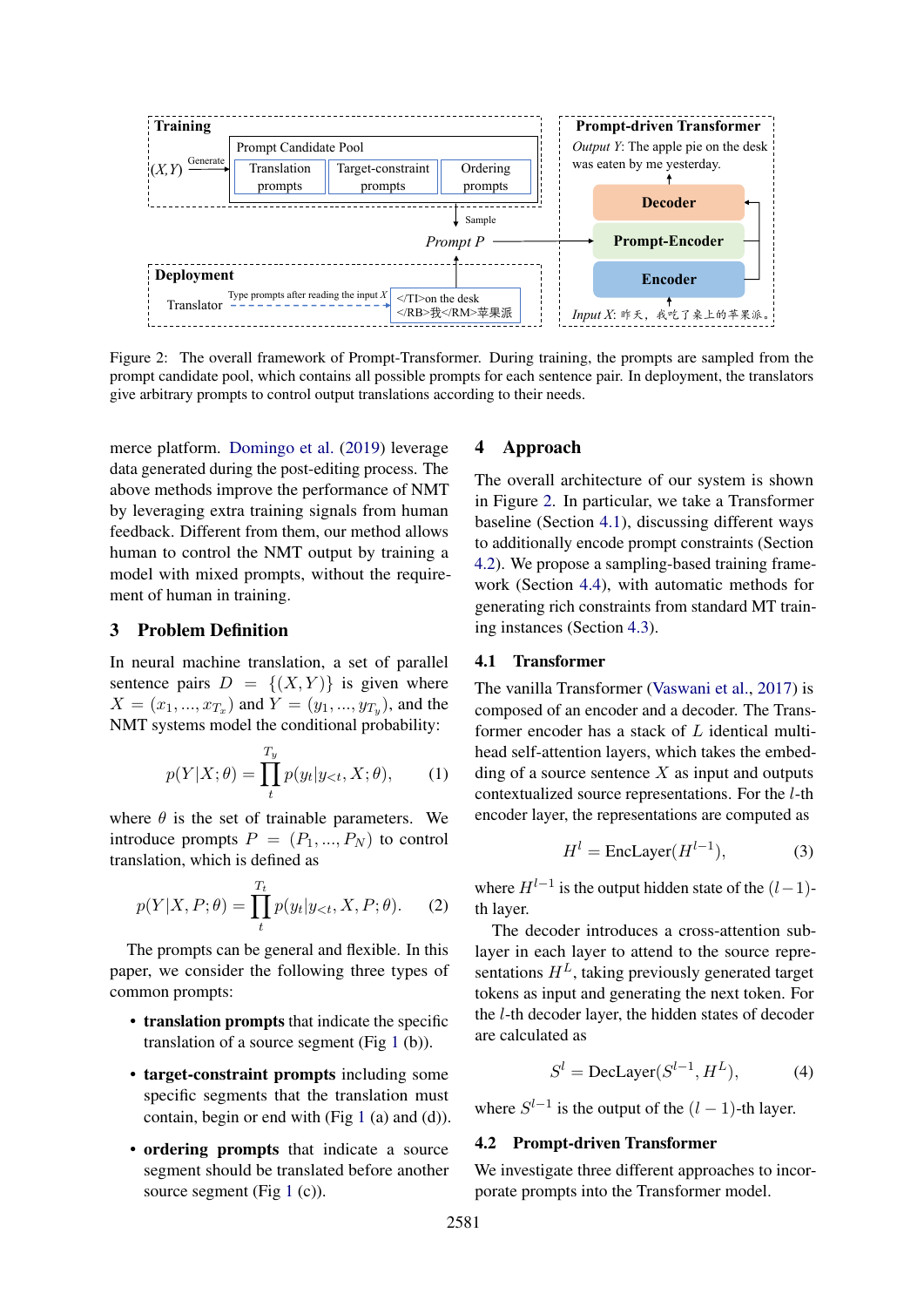(1) Separate Encoding. A straightforward way is to introduce a Prompt Encoder that is identical to the Transformer encoder, which encodes the prompt sequence separately. We concatenate the source representations and the prompt representations as the final encoder memory for the decoder:

$$
H_P^L = \text{Prompt-Encoder}(P),\tag{5}
$$

$$
\hat{H}_L = \text{Concat}(H^L, H^L_P),\tag{6}
$$

where  $P$  is a prompt sequence.

(2) Input Augmentation. We follow [Chen et al.](#page-8-2) [\(2020\)](#page-8-2) and construct pseudo source sequences by augmenting each input source sequence with the corresponding prompt sequence:

$$
\hat{X} = \text{Concat}(X, P_1, P_2, ..., P_N), \tag{7}
$$

where  $N$  is the number of prompts. The augmented input  $\hat{X}$  is fed into the standard Transformer.

(3) Prompt Attention. On top of the concatenation method, we can also use a dedicated prompt attention sub-layer after the cross-attention module in each decoder layer. The prompt attention takes the decoder hidden representations as queries and takes the prompt representations as keys and values to perform multi-head attention:

$$
\text{PromptAttn}(S^l, H_P^L) = \text{MHA}(S^{l-1}, H_P^L, H_P^L),
$$
\n(8)

where  $MHA(\cdot)$  is the multi-head attention mechanism [\(Vaswani et al.,](#page-10-0) [2017\)](#page-10-0).

#### <span id="page-3-1"></span>4.3 Training Prompt Construction

Given a parallel dataset  $D = \{(X, Y)\}\)$ , we propose an automatic method to generate prompts for each sentence pair based on word alignment, resulting in a corpus  $\hat{D} = \{(X, Y, \hat{P})\}$ , where  $\hat{P}$  is the corresponding prompt candidate pool containing all prompts. Specifically, we train an alignment tool on a parallel corpus and obtain possibly aligned phrases. For each sentence pair, we extract all possible prompts using the aligned phrases to build the prompt candidate pool.

First, we insert pre-defined symbols between source phrase segments and the corresponding aligned target segments (e.g., "</AB> menschliche gesundheit </AM> human health") to construct translation prompts. Second, we append predefined symbols before target phrase segments to construct target-constraint prompts: (1) "</TB>" denotes the target sequence begins with specific

segments (e.g., " $\langle$ TB> we know"); (2) " $\langle$ TI>" denotes the target sequence includes specific segments (e.g., " $\langle$ TI> the complex science"); (3) "</TE>" denotes the target sequence ends with specific segments (e.g., "</TE> we 've experienced that ."). Third, for ordering prompts, we find pairs of source phrases of which the aligned target phrases appear in the opposite order in the target sequence, indicating word-reordering is involved in translating these phrases. We insert pre-defined symbols between these 2 source segments (e.g., "</RB> the apple pie </RM> on the table", meaning that "on the table" should be translated before "the apple pie" in the target language).

## <span id="page-3-0"></span>4.4 Training

Given  $\hat{D} = \{(X, Y, \hat{P})\}$ , we propose a sampling based training framework to train the promptdriven NMT model. For each instance  $(X, Y, \hat{P})$ , we define whether to use prompts as a discrete Bernoulli variable  $u \sim \mathcal{B}(\mu)$ , where  $\mu$  is a hyperparameter (*Bernoulli ratio*) and a higher  $\mu$  indicates more prompt-driven samples during training. If prompt is not used, the training objective is to maximize the log-likelihood:

$$
\sum_{(X,Y)\in Batch} logp(Y|X; \theta), \tag{9}
$$

where *Batch* is a mini-batch of parallel sentence pairs.

If prompt is used, we sample a certain proportion of prompts for each prompt type from the corresponding prompt candidates without replacement. In particular, we define the proportion of the sampled prompts as a continuous random variable with a uniform distribution  $\mathcal{U}(0, p_u)$ , where  $p_u$  is a hyper-parameter, *uniform ratio*. A larger  $p_u$  indicates more prompts are sampled for each sentence if there are. All sampled prompts are concatenated together to form the final prompt sequence  $P$ , and the training objective is to maximize the log-likelihood defined as:

$$
\sum_{(X,Y,P)\in Batch} logp(Y|X,P;\theta). \tag{10}
$$

The randomness in prompts enables the model to cope with complicated situations containing different prompts and output accurate translations without prompts as well.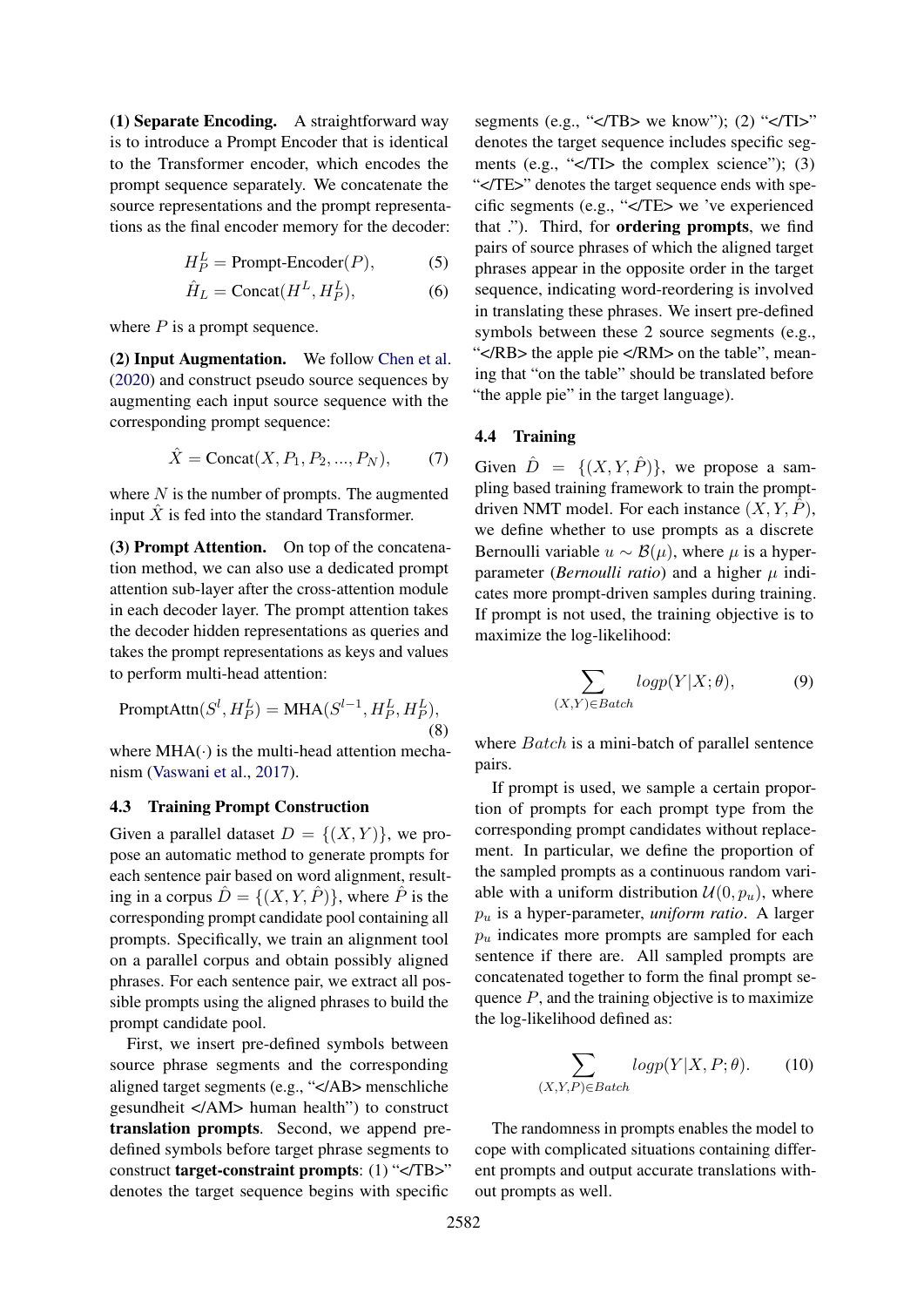<span id="page-4-1"></span>

| Model                                | # params | <b>BLEU</b> |            | <b>ResR</b> |
|--------------------------------------|----------|-------------|------------|-------------|
|                                      |          | w/o prompts | w/ prompts |             |
| Transformer-IWSLT                    | 36.74M   | 34.78       | 34.78      |             |
| Prompt Encoder                       | 43.05M   | 34.27       | 53.73      | 92.08       |
| Param-share Prompt Encoder           | 36.74M   | 34.44       | 54.83      | 93.30       |
| Prompt Enc & Prompt Attention        | 49.36M   | 34.28       | 53.79      | 92.20       |
| Param-Share Prompt Enc & Prompt Attn | 43.06M   | 34.04       | 55.06      | 94.35       |
| <b>Input Augmentation</b>            | 36.74M   | 33.69       | 56.10      | 95.19       |

Table 1: Performance of different prompt-feeding methods on IWSLT'14 De-En.

#### 5 Experimental Settings

Setup. As a preliminary experiment, we use a small size dataset IWSLT'14 De→En to investigate the effectiveness of our model under different settings. We use the Moses tokenizer<sup>[1](#page-0-1)</sup> and apply BPE [\(Sennrich et al.,](#page-9-18) [2016b\)](#page-9-18) with 10,000 merge operations on the merged corpus of both side. For large-scale test, we extend our method to WMT'17 En→Zh, which contains 20.6M sentence pairs after preprocessing. We use Moses tokenizer to tokenize English side and jieba segmenter $2$  to tokenize Chinese side. We apply BPE with 55,000 operations on the concatenated corpus and obtain a shared vocabulary for both sides. We use fast\_align [\(Dyer](#page-8-8) [et al.,](#page-8-8) [2013\)](#page-8-8) to obtain word alignment, based on which we apply the algorithm in Section [4.3](#page-3-1) to generate prompts and build the prompt candidate pool. Data statistics is presented in Appendix [A.](#page-11-0) We implement the Transformer baseline and Prompt-Transformer based on THUMT [\(Tan et al.,](#page-9-19) [2020\)](#page-9-19). We use iwslt\_de\_en for IWSTLT'14 De→En and transformer\_base for WMT'16 En→Zh. The default Prompt Encoder consists of 3 Transformer layers. We use Adam [\(Kingma and Ba,](#page-9-20) [2015\)](#page-9-20) to optimize the network with  $\beta_1 = 0.9$ ,  $\beta_2 = 0.98$ . The default Bernoulli and uniform ratios are set as 0.3 and 0.35, respectively. For inference, we set the beam width as 5 and length penalty as 0.6. Details are presented Appendix [B.](#page-11-1)

<span id="page-4-2"></span>Evaluation Metrics. We use both automatic and human evaluation to measure the performance of our prompt-driven NMT model, taking commonlyused BLEU scores [\(Papineni et al.,](#page-9-21) [2002\)](#page-9-21) to measure translation quality automatically. For fair comparison with previous work, we use multi-bleu.perl for De-En and sacreBLEU [\(Post,](#page-9-22) [2018\)](#page-9-22) for En-Zh<sup>[3](#page-0-1)</sup>. In addition, we use Response Rate (ResR) to quantify how the model responses to the given prompts,

which is defined as the percentage of prompts being correctly responded. Specifically, for translation prompts, ResR denotes the ratio of prompt translations that appear in the sentence translation; for target-constraint prompts, ResR measures the ratio of prompts that exist at the beginning of, at the end of or in the translation accordingly; for ordering prompts, ResR is calculated as the ratio of translations that satisfy the word ordering information induced by the prompts.

For human evaluation, we follow [Knight](#page-9-23) [\(2000\)](#page-9-23) and ask professional translators to assign *adequacy* and *fluency* scores for each translation ranging from one to five. The five point scale for adequacy indicates how much of the meaning expressed in the reference translation is also expressed in a hypothesis translation:  $5 = All$ ,  $4 = Most$ ,  $3 = Much$ ,  $2 =$ Little, and 1=None. The five point scale for fluency indicates how fluent the translation is:  $5 =$  Flawless,  $4 = Good$ ,  $3 = Non-native$ ,  $2 = Dist$  luent, and  $1 =$ Incomprehensible.

We investigate the effectiveness of our method in the context of automatic evaluation in Section [6,](#page-4-0) where prompts are constructed towards reference translation. In Section [7,](#page-6-0) we conduct human evaluation to demonstrate the control flexibility of the Prompt-driven NMT system. Finally, in Section [8](#page-7-0) we show an application of the method in the context of human-in-the-loop translation.

#### <span id="page-4-0"></span>6 Experiments on the Model Design

We evaluate models under two test scenarios using IWSLT'14 De-En: inference without prompt and inference with prompt. The former is the same as the vanilla machine translation setting and is evaluated using BLEU score. For the latter, we also evaluate the model's effectiveness on responding to prompts by calculating ResR. We apply sampling strategy same to training and run on the test set once to build a deterministic prompt sets.

<sup>1</sup> https://github.com/moses-smt/

<sup>&</sup>lt;sup>2</sup>https://github.com/fxsjy/jieba

<sup>3</sup> Sig: BLEU+c.mixed+l.en-zh+#.1+s.exp+tok.zh+v.1.5.1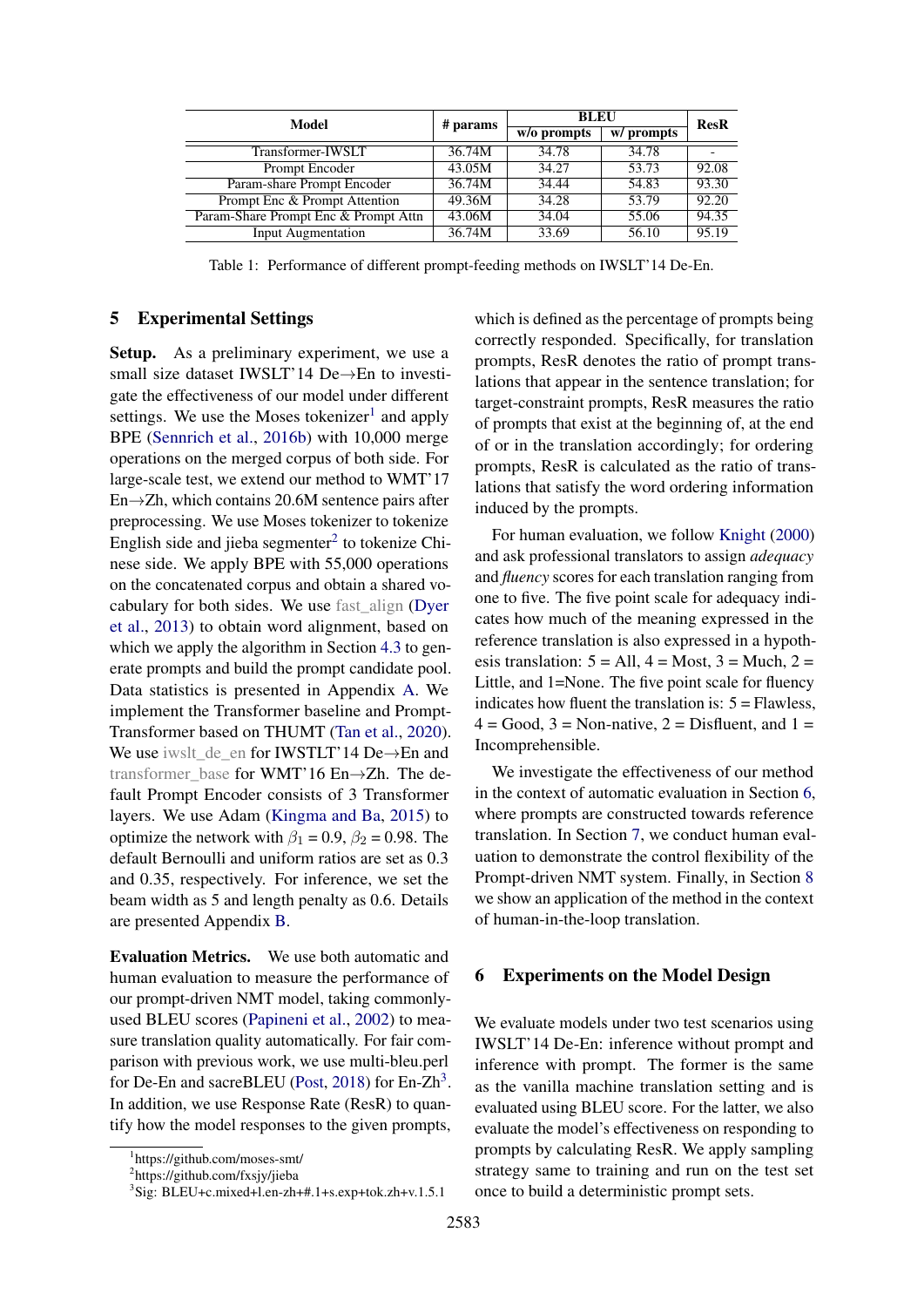<span id="page-5-0"></span>

Figure 3: BLEU scores with respect to the number of prompts during inference.

<span id="page-5-1"></span>

Figure 4: ResR and BLEU scores with respect to the Bernoulli ratio during training.

Number of prompts during decoding. We investigate how prompts improve translation performance by feeding different number of prompts during decoding. Specifically, we randomly select certain number of prompts from the prompt candidate pool and construct test prompts accordingly. The results are shown in Figure [3.](#page-5-0) Prompt-Transformer further achieves higher BLEU scores when there are more prompts. Given as many as 10 prompts, the BLEU reaches 60.59. We also investigate how the sampling ratio affects decoding performance, which is discussed in Appendix [C.](#page-11-2)

Robustness to different prompts. We explore how the model behaves under different prompt sets, by fixing the sampling ratios but varying the seed for prompt sampling. We conduct experiments with 10 seeds, under which the model receives different prompts for translation, calculating the mean and standard deviation of BLEU scores and ResR over each seed. For each sentence, the model is provided with 1 to 8 sampled prompts. The model achieves a average BLEU score of 54.79 with a standard deviation of 0.17, and an average of 92.82 with a standard deviation of 0.14 for ResR, demonstrating that the model is stable for flexible types of prompt

combinations.

Influences of model architecture. Based on the modules in Section [4.2,](#page-2-2) we compare different model architectures to incorporate prompts using a fixed prompt seed. As shown in Table [1,](#page-4-1) all prompt-driven models obtain higher BLEU scores over Transformer when provided with prompts. *Input augmentation* achieves the highest ResR, but suffers from larger performance deterioration without prompts. For the prompt encoding method, we find that reusing the sentence encoder as the prompt encoder (*Param-share Prompt Encoder*) achieves higher ResR than introducing extra parameters (*Prompt Encoder*). We attribute this pattern to the better generalization ability of the reused encoder in *Param-share Prompt Encoder*. The effects of prompt encoder depth is discussed in Appendix [D.](#page-11-3) For incorporating prompt representations, introducing Prompt Attention (*Prompt Enc & Prompt Attention* and *Param-Share Prompt Enc & Prompt Attn*) is beneficial for responding effectiveness, compared with concatenating source and prompt representations for cross-attention. Overall, *Param-share Prompt Encoder* gives a balance between BLEU in unprompted cases and the response rate, without introducing extra parameters. We thus choose the model for the other experiments.

Number of prompts during training. The sampling strategy in Section [4.4](#page-3-0) can affect the performance. We investigate how varying the Bernoulli ratio during training affects the model performance. The Bernoulli ratio indicates how many of samples in the train set are driven by prompts. For example, a Bernoulli ratio of 0.3 denotes 65.7% of the training samples are provided with prompts. The result is shown in Figure [4.](#page-5-1) We can observe that ResR grows steadily with the increasing ratio during training. The model gives a low ResR with a Bernoulli ratio of 0.1, as there are limited samples for the model to capture prompt patterns. Despite the increasing ResR, there is a sharp decline on BLEU scores when the ratio exceeds 0.5. This is because high Bernoulli ratios indicate almost all training samples are prompted (e.g., a ratio of 0.7 denotes 97.3% of training samples are provided with prompts). Therefore, the model learns to output translations by over reliance on prompts, but fails to build correspondence between source and target languages. Thus it is important to balance the learning of translation and receiving prompts.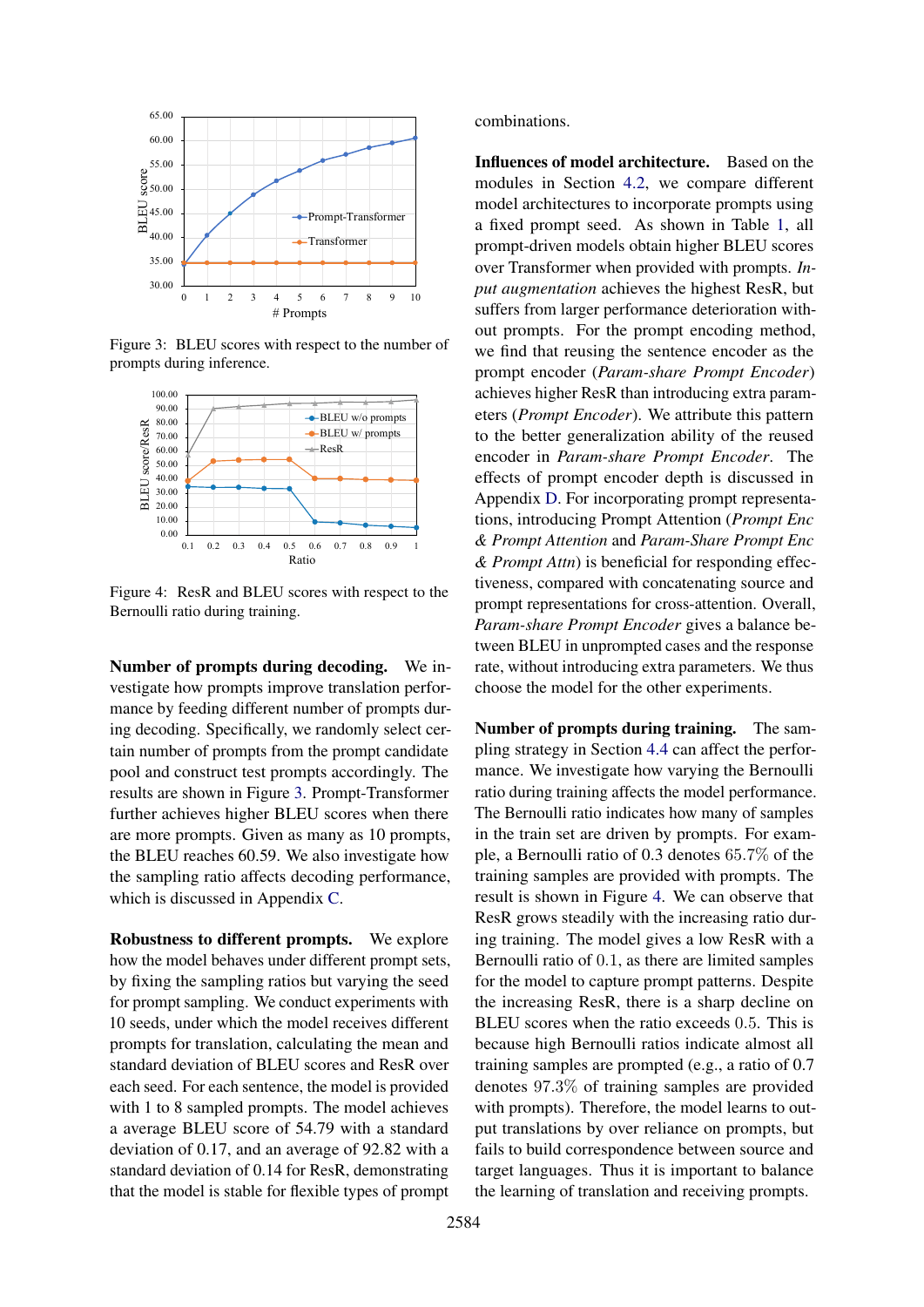<span id="page-6-2"></span>

| <b>Prompts</b>                                                          | <b>Translations</b>                                                     |  |  |
|-------------------------------------------------------------------------|-------------------------------------------------------------------------|--|--|
|                                                                         | 在庭审中, 双方就王志安是否侵犯了兰玉峰的名誉权进行了辩论。                                          |  |  |
| Null                                                                    | (English: in the court hearing, the two sides launched a debate on      |  |  |
|                                                                         | whether wang zhian violated the reputation right of lan yuefeng.)       |  |  |
|                                                                         | 在庭审中, 双方就王志安是否侵犯了Lan Yuefeng 的名誉权进行了辩论。                                 |  |  |
| lan yuefeng  Lan Yuefeng                                                | (English: in the court hearing, the two sides launched a debate on      |  |  |
|                                                                         | whether wang zhian violated the reputation right of Lan Yuefeng.)       |  |  |
|                                                                         | 双方在庭审中争论王志安是否侵犯了兰玉峰的名誉权。                                                |  |  |
| 双方                                                                      | (English: the two sides argued in the court hearing whether wang zhian  |  |  |
|                                                                         | violated the reputation right of lan yuefeng.)                          |  |  |
|                                                                         | 双方在庭审中争辩 说,王志安 是否侵犯了兰玉峰的名誉权。                                            |  |  |
| $\langle R\bar{B} \rangle$ wang zhian $\langle R\bar{M} \rangle$ argued | (English: the two sides argued in the court hearing, whether wang zhian |  |  |
|                                                                         | violated the reputation right of lan yuefeng.)                          |  |  |
| 在庭审中                                                                    | 在庭审中, 双方争辩 说王志安是否侵犯了兰玉峰的名誉权。                                            |  |  |
| wang zhian  argued                                                      | (English: in the court hearing, the two sides argued whether wang zhian |  |  |
|                                                                         | violated the reputation right of lan yuefeng.)                          |  |  |
| $\langle AB \rangle$ lan yuefeng $\langle A M \rangle$ Lan Yufeng       | 在庭审中, 双方争辩 说王志安 是否侵犯了Lan Yufeng 的名誉权。                                   |  |  |
| 在庭审中                                                                    | (English: in the court hearing, the two sides argued whether wang zhian |  |  |
| $\langle R\text{B}\rangle$ wang zhian $\langle R\text{M}\rangle$ argued | violated the reputation right of Lan Yuefeng.)                          |  |  |

Table 2: Given different prompts, Prompt-Transformer generates different translations for the sentence "in the court hearing , the two sides argued whether wang zhian violated the reputation right of lan yuefeng.".

| Model           | <b>BLEU</b> |       | <b>CSR</b> | <b>ResR</b> |  |
|-----------------|-------------|-------|------------|-------------|--|
|                 | w/o P       | w/P   |            |             |  |
| <b>TF-IWSLT</b> | 34.78       |       |            |             |  |
| Code-Switch     | 33.88       | 37.15 | 93.69      | 90.21       |  |
| LeCA            | 34.66       | 37.10 | 89.32      | 82.97       |  |
| Prompt-TF       | 34.44       | 38.30 | 95.75      | 94.26       |  |

Table 3: Prompt-driven Transformer for lexical constraints on IWSLT'14 De-En. P denotes 'prompts'.

<span id="page-6-1"></span>

| Model     | BLEU          | <b>ResR</b> |       |  |
|-----------|---------------|-------------|-------|--|
|           | $w/o$ prompts | w/ prompts  |       |  |
| TF-Base   | 34.06         | 34.06       |       |  |
| Prompt-TF | 33.88         | 48.93       | 91.80 |  |

Table 4: Performance on WMT'17 En-Zh.

Comparison with existing work on lexical constraints. Among the types of prompts we accommodate, lexical constraints have been investigated by existing work. We compare our method with two typical methods, i.e., CodeSwitch [\(Song et al.,](#page-9-5) [2019\)](#page-9-5) and LeCA [\(Chen et al.,](#page-8-4) [2021b\)](#page-8-4). Following [Song et al.](#page-9-5) [\(2019\)](#page-9-5) and [Chen et al.](#page-8-4) [\(2021b\)](#page-8-4), the copy success rate (CSR) is also calculated, which is the percentage of successfully generated tokens in constraints, differing from ResR which is the ratio of correctly responded prompts (i.e., phrases for lexical constraints). Compared with CodeSwitch, Prompt-Transformer maintains better performance without prompts, while also achieves a higher score of CSR and ResR. Although LeCA is slightly better in terms of BLEU without prompts, Prompt-Transformer outperforms LeCA by a large margin in terms of CSR and ResR. Performance in lexical constraints further demonstrates the effectiveness

of our method for controlling translation and meanwhile maintaining performance without prompts.

<span id="page-6-3"></span>Experiments on WMT. For a large scale test, we apply Prompt-Transformer on the WMT'17 En→Zh dataset. Based on the preliminary experiments, we choose the *Param-share Prompt Encoder* architecture. As shown in Table [4,](#page-6-1) Prompt-Transformer gives an improved BLEU with prompts (48.93 vs. 34.06) and a ResR of 91.80, verifying the scalability of the proposed method on large-scale datasets. We use this model for experiments in Section [7](#page-6-0) and Section [8.](#page-7-0)

# <span id="page-6-0"></span>7 Experiments on Prompts

We evaluate how model responds to prompts in practical scenarios, where no "gold-standard" references are given. We sample 100 source sentences from the WMT'17 En-Zh test set and ask 2 professional translators to assign each sentence with two different prompt groups, each of which includes at least one type of prompts. In particular, for constructing translation prompts, the translators are asked to give a source segment two different valid translations (e.g., "translationsegment-1" or "translation-segment-2"); for constructing target-constraint prompts, the translators should choose two different ways to prompt the model; for constructing ordering prompts, the translators provide two opposite orderings (e.g., "sourcesegment1" should be translated before and after "source-segment2", respectively). The model is expected to output two *different* and *correct* trans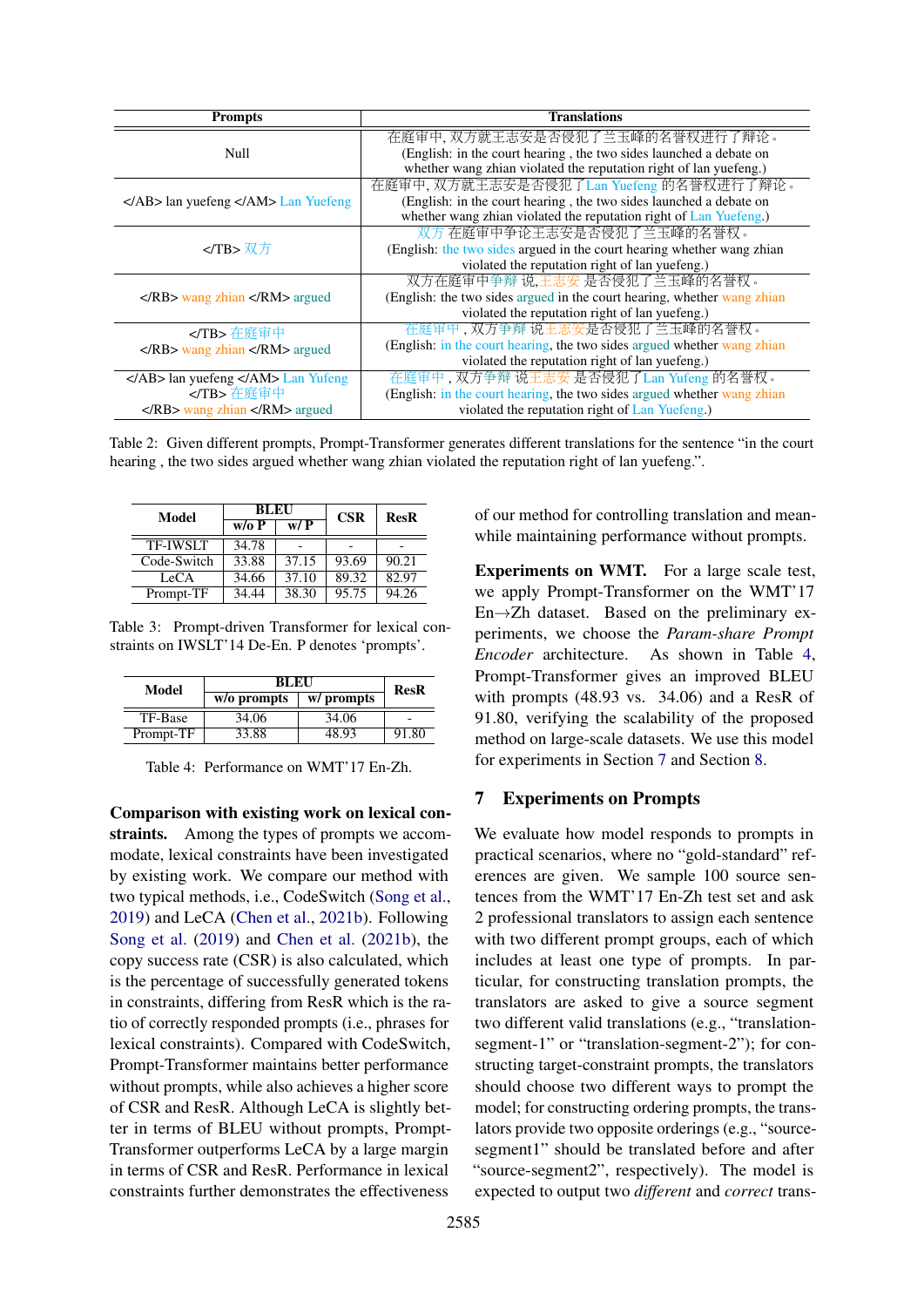lations corresponding to the two prompt groups, respectively. We ask 3 professional translators to evaluate the *ResR* and *translation quality* based on the adequacy and fluency metrics in Section [5.](#page-4-2)

The system achieves ResR scores of 89.80, 94.74, 90.20 for translation prompts, targetconstraint prompts, and ordering prompts, respectively, showing the effectiveness of our proposed model on responding to human prompts. The system obtains a competitive performance compared to the unprompted baseline in tuns of both adequacy (3.49 vs. 3.40) and fluency (3.24 vs. 3.31), demonstrating that our system can enable flexible translation style and maintain translation quality at the same time.

Table [2](#page-6-2) shows a case study, where the system responds to different types of prompts and their combinations accurately given the same source sentence. Moreover, the system generates translations with different styles under the target-constraint prompts and ordering prompts. For instance, with the prompt " $\langle$ TB>  $\overline{\mathcal{R}}$ " (English:  $\langle$ TB> the two sides), the system translates the word "argued" to "争论" (English: argued) instead of "进行了辩论" (English: launched a debate) in the unprompted case. A similar pattern can be observed when the system receives the ordering prompt "</RB> wang zhian </RM> argued", which indicates that the word "argued" should be translated before "wang zhian" in Chinese.

### <span id="page-7-0"></span>8 Human-in-the-loop Translation

Machine translation post-editing (MTPE) is widely used by translation companies to improve efficiency as well as ensure translation quality. Studies show that conducting post-editing over highquality MT can increase the productivity of professional translators compared to manual translation 'from scratch' [\(Guerberof,](#page-8-9) [2009;](#page-8-9) [Plitt and Masselot,](#page-9-24) [2010\)](#page-9-24). However, MTPE still can be expensive in heavy involvement of human efforts in editing. To alleviate human labor, Prompt-driven methods can be used for a better trade-off between translation quality and efficiency.

To verify our hypothesis, we ask professional translators to compare two methods for editing on MT translations: the traditional MTPE or giving prompts based on MT translations (MTPrompt). We compare MT, MTPE and MTPrompt based on time efficiency and translation quality. MT refers to use machine translations without editing. For

<span id="page-7-1"></span>

Figure 5: Translation quality based on adequacy and fluency.

<span id="page-7-2"></span>

Figure 6: Time cost (hours) for MTPrompt with respect to the round of MTPrompt.

MTPE, translators are required to edit translations output by the WMT-trained Transformer baseline in Section [6.](#page-6-3) For MTPrompt, translators are required to observe output translation errors and give prompts to correct them. More details are presented in Appendix [E.](#page-11-4)

The translation quality is presented in Figure [5.](#page-7-1) MTPE achieves full marks on both adequacy and fluency, whereas the scores for MT translations are on average around 2.5. Translations with prompt obtain substantial improvement over MT translations, with both the adequacy and fluency scores being close to 4 (i.e., the translations cover most meaning and also have good fluency).

In terms of speed, the average time spent on MTPE is 3.75 hours, which is stable for more batches since the translators have strong experience in MTPE. In contrast, the time cost can be lower as they conduct more MTPrompt actions. We ask two translators to conduct multiple rounds of MTPrompt edit, with each round containing 50 translations. The time cost for each round is shown in Figure [6.](#page-7-2) We can observe that as the translators get familiar with the MTPrompt mode, they become more efficient in giving prompts. The fastest batch costs an average of 1.1 hours for MTPrompt, which is 2.4 times more efficient than MTPE, and meanwhile translation quality is maintained (adequacy: 3.87 vs. 3.84 and fluency: 3.71 vs. 3.63).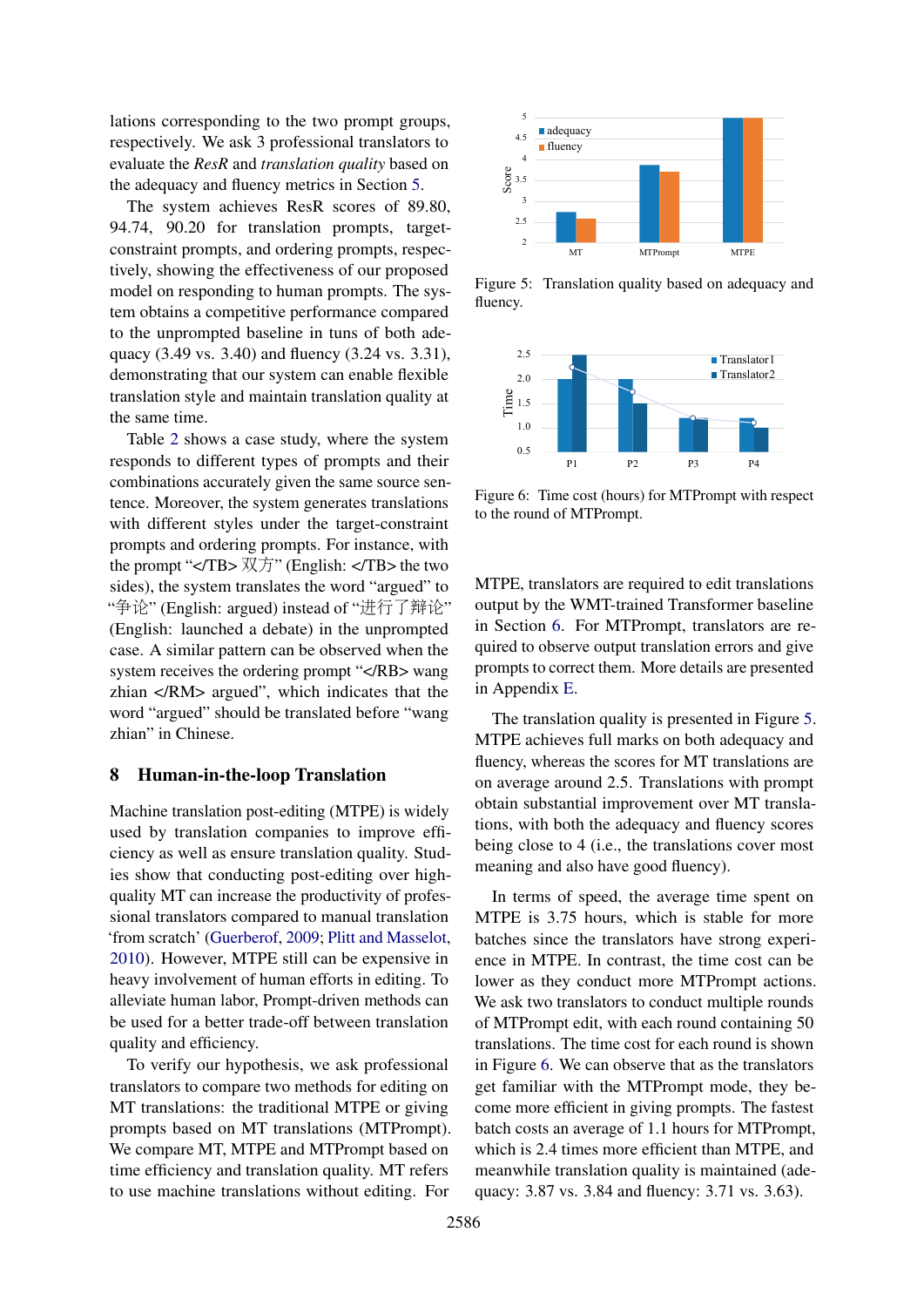# 9 Conclusion

We proposed a prompt-driven Transformer model to incorporate flexible constraints on translation. Under a sampling-based training framework, the model learned prompt responding effectively and achieved competitive performance compared with both the unconstrained baseline and existing work on lexical constraints. Human experiments further demonstrated that Prompt-Transformer was able to respond to various combinations of prompts accurately, and generate versatile translations. Through deployment in an application scenario, we showed that our system could serve to improve the efficiency of human-in-the-loop translation.

## 10 Ethics Consideration

As mentioned, we collected our data from IWSLT and WMT that all are public to academic use, and they contain no sensitive information. The legal advisor of our institute confirms that the sources of our data are freely accessible online without copyright constraint to academic use. Our human experiments (Section [7](#page-6-0) and Section [8\)](#page-7-0) involves manual annotation. Annotators were asked to give prompts, post-edit machine translation and evalaute transations, which do not involve any personal sensitive information. We hired 4 annotators who have degrees in English Linguistics or Applied Linguistics. Before formal annotation, annotators were asked to annotate a few samples randomly extracted from the dataset, and based on average annotation time we set a fair salary (i.e., 30 dollars per hour) for them. During their training annotation process, they were paid as well.

## Acknowledgements

Yue Zhang is the corresponding author. We thank all reviewers for their insightful comments. This publication has emanated from research conducted with the financial support of the "Pioneer" and "Leading Goose" R&D Program of Zhejiang under Grant Number 2022SDXHDX0003. This work is also under a grant from Lan-bridge Information Technology Co., Ltd. We thank colleagues from Lan-bridge for examining data and evaluating results.

## **References**

<span id="page-8-3"></span>Guanhua Chen, Yun Chen, and Victor O. K. Li. 2021a. Lexically constrained neural machine translation with

explicit alignment guidance. In *Thirty-Fifth AAAI Conference on Artificial Intelligence, AAAI 2021, Thirty-Third Conference on Innovative Applications of Artificial Intelligence, IAAI 2021, The Eleventh Symposium on Educational Advances in Artificial Intelligence, EAAI 2021, Virtual Event, February 2-9, 2021*, pages 12630–12638.

- <span id="page-8-4"></span>Guanhua Chen, Yun Chen, and Victor O. K. Li. 2021b. Lexically constrained neural machine translation with explicit alignment guidance. In *Thirty-Fifth AAAI Conference on Artificial Intelligence, AAAI 2021, Thirty-Third Conference on Innovative Applications of Artificial Intelligence, IAAI 2021, The Eleventh Symposium on Educational Advances in Artificial Intelligence, EAAI 2021, Virtual Event, February 2-9, 2021*, pages 12630–12638.
- <span id="page-8-2"></span>Guanhua Chen, Yun Chen, Yong Wang, and Victor O. K. Li. 2020. Lexical-constraint-aware neural machine translation via data augmentation. In *Proceedings of the Twenty-Ninth International Joint Conference on Artificial Intelligence, IJCAI 2020*, pages 3587–3593.
- <span id="page-8-6"></span>Shanbo Cheng, Shujian Huang, Huadong Chen, Xin-Yu Dai, and Jiajun Chen. 2016. PRIMT: A pick-revise framework for interactive machine translation. In *Proc. of NAACL-HLT*, pages 1240–1249.
- <span id="page-8-5"></span>Georgiana Dinu, Prashant Mathur, Marcello Federico, and Yaser Al-Onaizan. 2019. Training neural machine translation to apply terminology constraints. In *Proc. of ACL*, pages 3063–3068.
- <span id="page-8-7"></span>Miguel Domingo, Mercedes García-Martínez, Álvaro Peris, Alexandre Helle, Amando Estela, Laurent Bié, Francisco Casacuberta, and Manuel Herranz. 2019. Incremental adaptation of NMT for professional posteditors: A user study. In *Proceedings of Machine Translation Summit XVII: Translator, Project and User Tracks*, pages 219–227.
- <span id="page-8-8"></span>Chris Dyer, Victor Chahuneau, and Noah A. Smith. 2013. A simple, fast, and effective reparameterization of IBM model 2. In *Proc. of NAACL-HLT*, pages 644–648.
- <span id="page-8-0"></span>Sergey Edunov, Myle Ott, Michael Auli, and David Grangier. 2018. Understanding back-translation at scale. In *Proc. of EMNLP*, pages 489–500.
- <span id="page-8-9"></span>Ana Guerberof. 2009. Productivity and quality in MT post-editing. In *Beyond Translation Memories: New Tools for Translators Workshop*.
- <span id="page-8-1"></span>Hany Hassan, Anthony Aue, Chang Chen, Vishal Chowdhary, Jonathan Clark, Christian Federmann, Xuedong Huang, Marcin Junczys-Dowmunt, William Lewis, Mu Li, Shujie Liu, Tie-Yan Liu, Renqian Luo, Arul Menezes, Tao Qin, Frank Seide, Xu Tan, Fei Tian, Lijun Wu, Shuangzhi Wu, Yingce Xia, Dongdong Zhang, Zhirui Zhang, and Ming Zhou. 2018. [Achieving human parity on automatic chinese to en](http://arxiv.org/abs/1803.05567)[glish news translation.](http://arxiv.org/abs/1803.05567) *CoRR*, abs/1803.05567.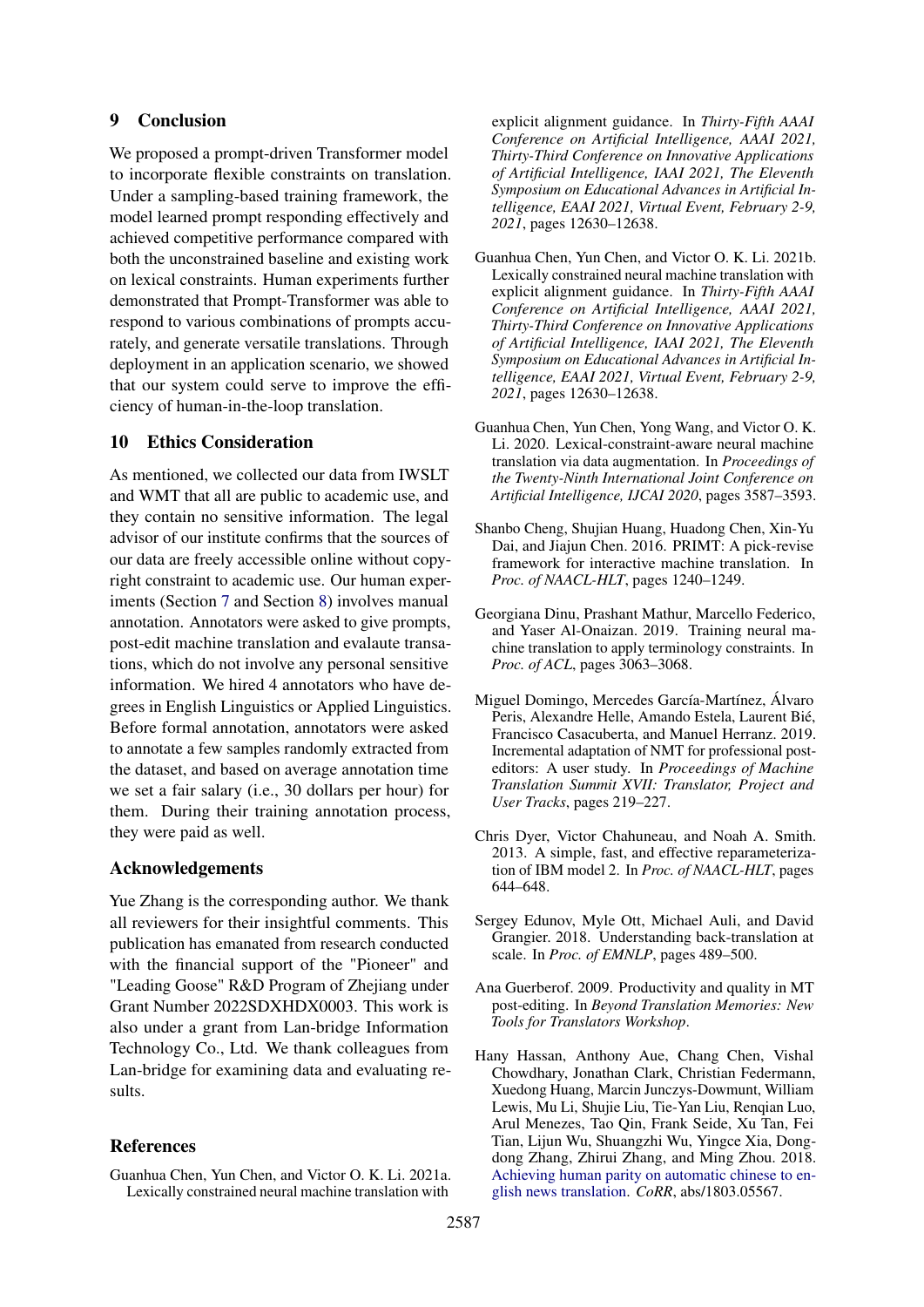- <span id="page-9-10"></span>Chris Hokamp and Qun Liu. 2017. Lexically constrained decoding for sequence generation using grid beam search. In *Proc. of ACL*, pages 1535–1546.
- <span id="page-9-13"></span>Josef Jon, João Paulo Aires, Dusan Varis, and Ondˇrej Bojar. 2021. End-to-end lexically constrained machine translation for morphologically rich languages. In *Proc. of ACL*, pages 4019–4033.
- <span id="page-9-8"></span>Prathyusha Jwalapuram, Shafiq Joty, and Youlin Shen. 2020. Pronoun-targeted fine-tuning for NMT with hybrid losses. In *Proc. of EMNLP*, pages 2267–2279.
- <span id="page-9-20"></span>Diederik P. Kingma and Jimmy Ba. 2015. Adam: A method for stochastic optimization. In *Proc. of ICLR*.
- <span id="page-9-23"></span>Kevin Knight. 2000. Statistical machine translation. In *Proceedings of the Fourth Conference of the Association for Machine Translation in the Americas: Tutorial Descriptions*.
- <span id="page-9-9"></span>Jakub Konieczny. 2021. Training of neural machine translation model to apply terminology constraints for language with robust inflection. In *Position and Communication Papers of the 16th Conference on Computer Science and Intelligence Systems, Online, September 2-5, 2021*, pages 233–234.
- <span id="page-9-17"></span>Julia Kreutzer, Shahram Khadivi, Evgeny Matusov, and Stefan Riezler. 2018. Can neural machine translation be improved with user feedback? In *Proc. of NAACL-HLT*, pages 92–105.
- <span id="page-9-3"></span>Jiwei Li and Dan Jurafsky. 2016. [Mutual information](http://arxiv.org/abs/1601.00372) [and diverse decoding improve neural machine trans](http://arxiv.org/abs/1601.00372)[lation.](http://arxiv.org/abs/1601.00372) *CoRR*, abs/1601.00372.
- <span id="page-9-2"></span>Yafu Li, Yongjing Yin, Yulong Chen, and Yue Zhang. 2021. On compositional generalization of neural machine translation. In *Proc. of ACL*, pages 4767– 4780.
- <span id="page-9-0"></span>Xiaodong Liu, Kevin Duh, Liyuan Liu, and Jianfeng Gao. 2020. [Very deep transformers for neural ma](http://arxiv.org/abs/2008.07772)[chine translation.](http://arxiv.org/abs/2008.07772) *CoRR*, abs/2008.07772.
- <span id="page-9-7"></span>Paul Michel and Graham Neubig. 2018. Extreme adaptation for personalized neural machine translation. In *Proc. of ACL*, pages 312–318.
- <span id="page-9-14"></span>Hideki Mima, Osamu Furuse, and Hitoshi Iida. 1997. Improving performance of transfer-driven machine translation with extra-linguistic informatioon from context, situation and environment. In *Proceedings of the Fifteenth International Joint Conference on Artificial Intelligence, IJCAI 97, Nagoya, Japan, August 23-29, 1997, 2 Volumes*, pages 983–989.
- <span id="page-9-1"></span>Mathias Müller, Annette Rios, and Rico Sennrich. 2020. Domain robustness in neural machine translation. In *Proceedings of the 14th Conference of the Association for Machine Translation in the Americas (Volume 1: Research Track)*, pages 151–164.
- <span id="page-9-12"></span>Xing Niu and Marine Carpuat. 2020. Controlling neural machine translation formality with synthetic supervision. In *The Thirty-Fourth AAAI Conference on Artificial Intelligence, AAAI 2020, The Thirty-Second Innovative Applications of Artificial Intelligence Conference, IAAI 2020, The Tenth AAAI Symposium on Educational Advances in Artificial Intelligence, EAAI 2020, New York, NY, USA, February 7-12, 2020*, pages 8568–8575.
- <span id="page-9-21"></span>Kishore Papineni, Salim Roukos, Todd Ward, and Wei-Jing Zhu. 2002. Bleu: a method for automatic evaluation of machine translation. In *Proc. of ACL*, pages 311–318.
- <span id="page-9-16"></span>Pavel Petrushkov, Shahram Khadivi, and Evgeny Matusov. 2018. Learning from chunk-based feedback in neural machine translation. In *Proc. of ACL*, pages 326–331.
- <span id="page-9-24"></span>Mirko Plitt and François Masselot. 2010. A productivity test of statistical machine translation post-editing in a typical localisation context. *Prague Bull. Math. Linguistics*, pages 7–16.
- <span id="page-9-22"></span>Matt Post. 2018. A call for clarity in reporting BLEU scores. In *Proceedings of the Third Conference on Machine Translation: Research Papers*, pages 186– 191.
- <span id="page-9-11"></span>Matt Post and David Vilar. 2018. Fast lexically constrained decoding with dynamic beam allocation for neural machine translation. In *Proc. of NAACL-HLT*, pages 1314–1324.
- <span id="page-9-15"></span>Ella Rabinovich, Raj Nath Patel, Shachar Mirkin, Lucia Specia, and Shuly Wintner. 2017. Personalized machine translation: Preserving original author traits. In *Proceedings of the 15th Conference of the European Chapter of the Association for Computational Linguistics: Volume 1, Long Papers*, pages 1074–1084.
- <span id="page-9-6"></span>Rico Sennrich, Barry Haddow, and Alexandra Birch. 2016a. Controlling politeness in neural machine translation via side constraints. In *Proc. of NAACL-HLT*, pages 35–40.
- <span id="page-9-18"></span>Rico Sennrich, Barry Haddow, and Alexandra Birch. 2016b. Neural machine translation of rare words with subword units. In *Proc. of ACL*, pages 1715– 1725.
- <span id="page-9-4"></span>Raphael Shu, Hideki Nakayama, and Kyunghyun Cho. 2019. Generating diverse translations with sentence codes. In *Proc. of ACL*, pages 1823–1827.
- <span id="page-9-5"></span>Kai Song, Yue Zhang, Heng Yu, Weihua Luo, Kun Wang, and Min Zhang. 2019. Code-switching for enhancing NMT with pre-specified translation. In *Proc. of NAACL-HLT*, pages 449–459.
- <span id="page-9-19"></span>Zhixing Tan, Jiacheng Zhang, Xuancheng Huang, Gang Chen, Shuo Wang, Maosong Sun, Huanbo Luan, and Yang Liu. 2020. THUMT: An open-source toolkit for neural machine translation. In *Proceedings of the 14th Conference of the Association for Machine*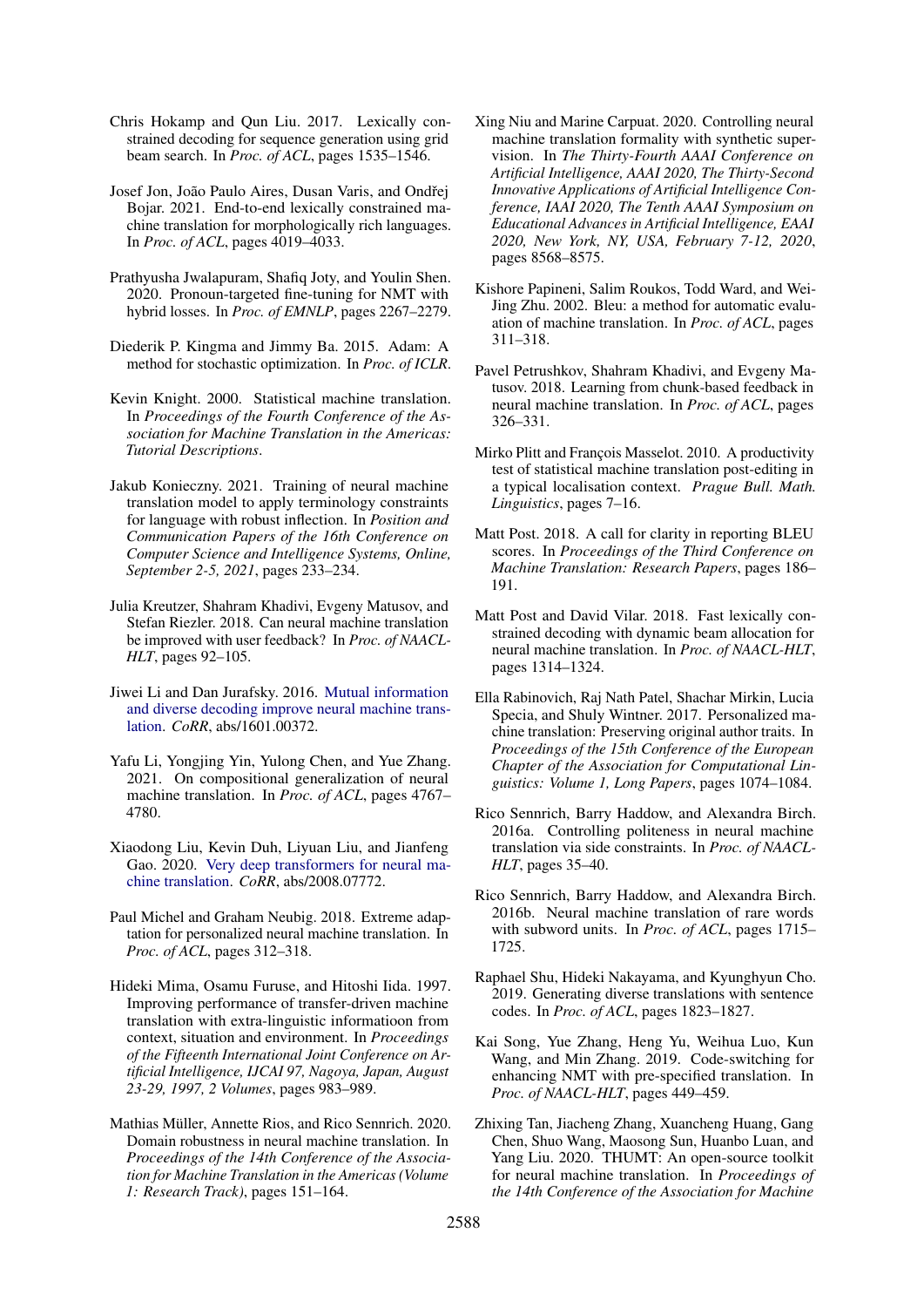*Translation in the Americas (Volume 1: Research Track)*, pages 116–122.

- <span id="page-10-2"></span>Marco Turchi, Matteo Negri, M. Amin Farajian, and Marcello Federico. 2017. Continuous learning from human post-edits for neural machine translation. *Prague Bull. Math. Linguistics*, pages 233–244.
- <span id="page-10-1"></span>Marlies van der Wees, Arianna Bisazza, and Christof Monz. 2016. Measuring the effect of conversational aspects on machine translation quality. In *Proceedings of COLING 2016, the 26th International Conference on Computational Linguistics: Technical Papers*, pages 2571–2581.
- <span id="page-10-0"></span>Ashish Vaswani, Noam Shazeer, Niki Parmar, Jakob Uszkoreit, Llion Jones, Aidan N. Gomez, Lukasz Kaiser, and Illia Polosukhin. 2017. Attention is all you need. In *Advances in Neural Information Processing Systems 30: Annual Conference on Neural Information Processing Systems 2017, December 4-9, 2017, Long Beach, CA, USA*, pages 5998–6008.
- <span id="page-10-3"></span>Rongxiang Weng, Hao Zhou, Shujian Huang, Lei Li, Yifan Xia, and Jiajun Chen. 2019. Correct-andmemorize: Learning to translate from interactive revisions. In *Proceedings of the Twenty-Eighth International Joint Conference on Artificial Intelligence, IJ-CAI 2019, Macao, China, August 10-16, 2019*, pages 5255–5263.